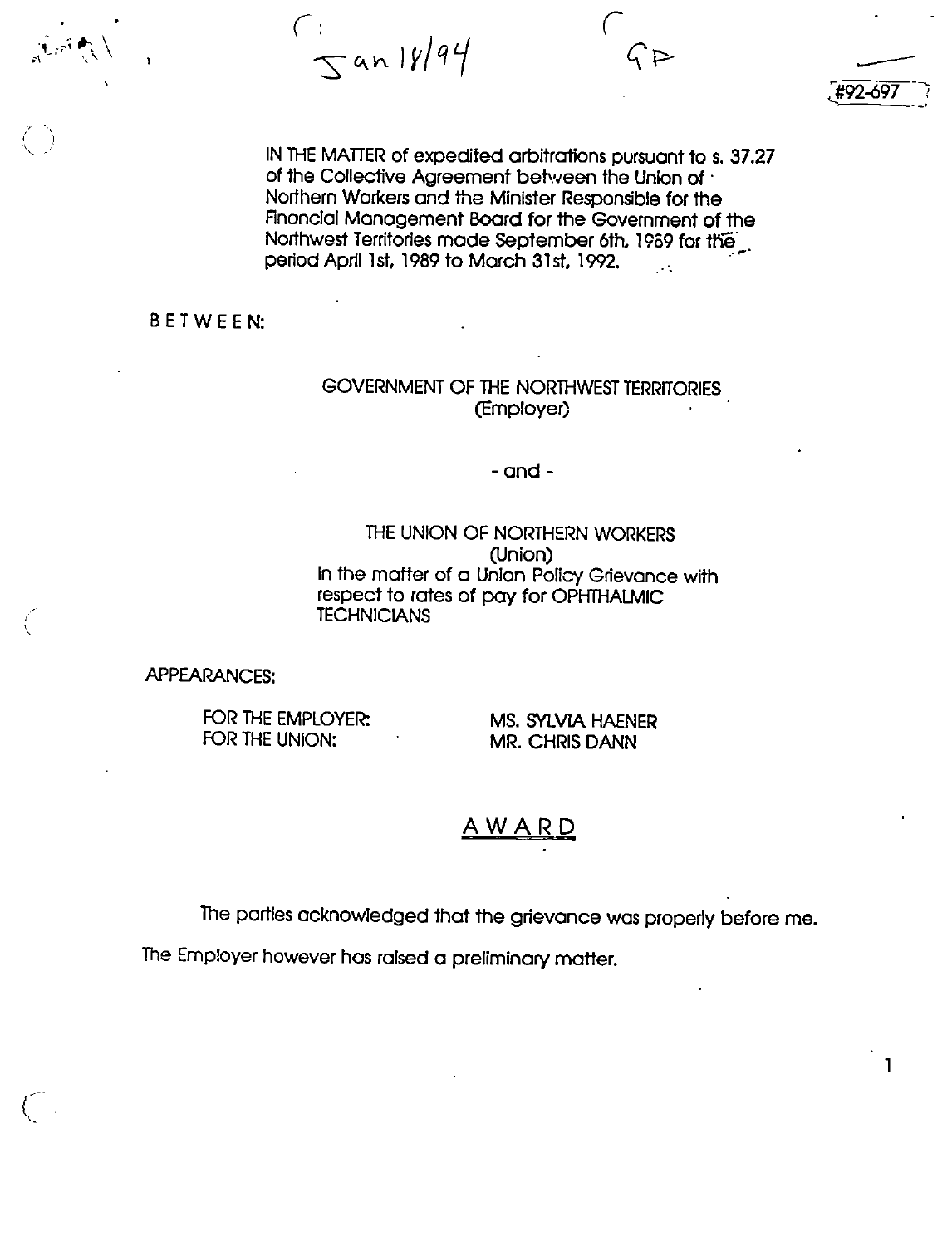**JURISDICTION** 

V

With respect to the preliminary matter, it is important for me to have the background and by agreement, the parties have provided me with an Agreed Statement of Facts which says:

 $\zeta$ 

- 1. In September 1990 the Employer, Stanton Yellowknife Hospital, "unclassified\* four Opnthalmic Technician positlcr: and unilaterally assigned a higher rate of pay to address the recruiting difficulties they were experiencing.
- 2. The Union's position is that the Employer has violated Article 36.01 of the Collective Agreement because they did not negotiate rates of pay for the revised classification standard.
- 3. The Employer's position is that the decision to unclassify four Ophthalmic Technician positions was based on established practice In response to a short term recruiting problem. This decision did not change the classification standard so there is no need to negotiate a new rate of pay for all Ophthalmic Technician positions. The classification appeal process is the appropriate method for resolving this issue.

The grievance has been brought and proceeded with pursuant to Article 36.03 of the Collective Agreement. This clause, which is part of the article on classification, provides In pertinent part:

> "Where an employee alleges that he/she has been Improperly classified with respect to his/her position, he/she may appeal to the Minister of Personnel and the following provisions shall apply: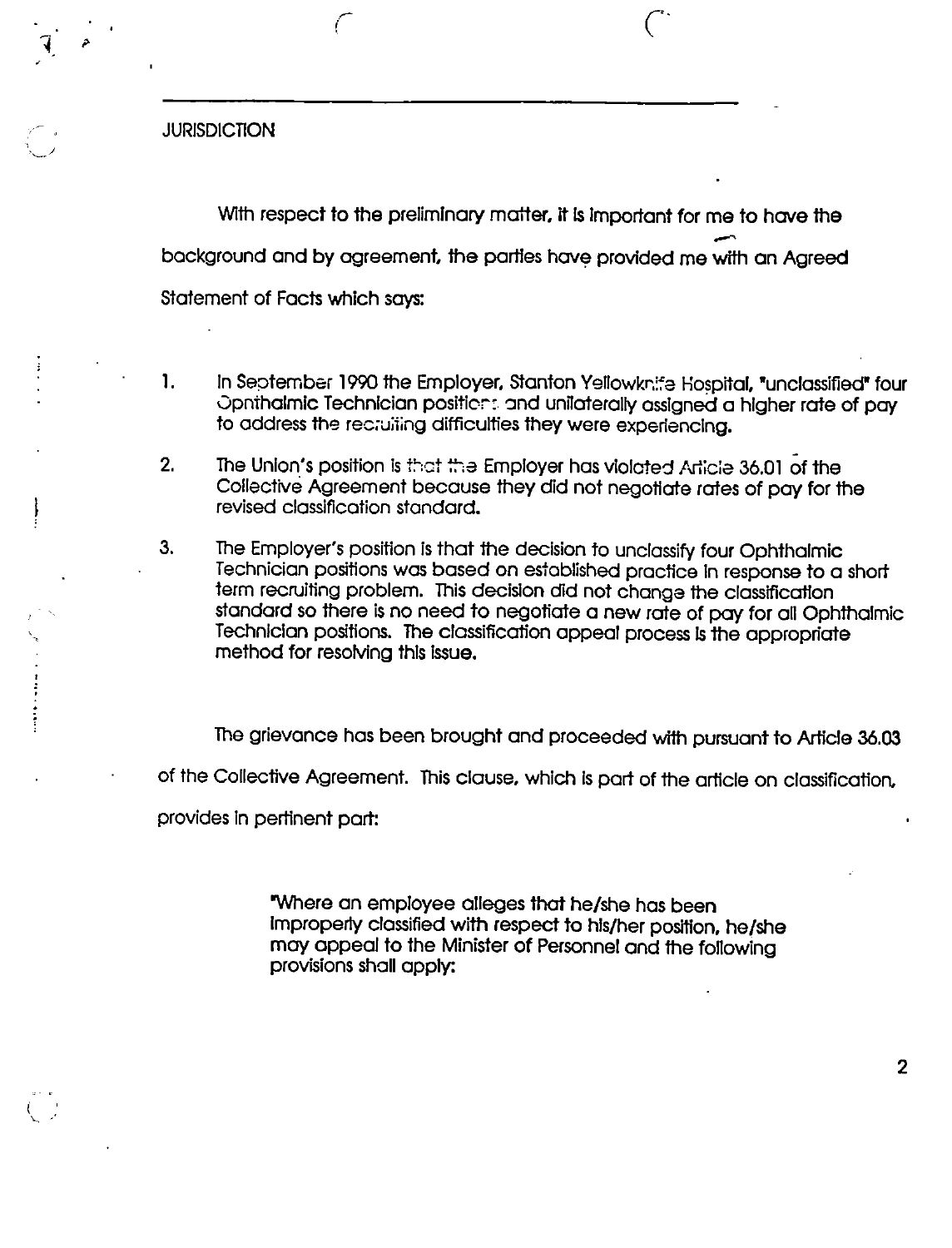(l)(a) The Minister of Personnel shall refer the appeal to a Classification Appeal Board

 $\epsilon$  or or or or or or  $\epsilon$ 

(d) The Classification Appeal Board may determine that the employee's classification is proper having regard to the classification specifications for his/her position and his/her Statement of Duties or the Board, may decide that the employee has been improperly classlfledjn his/her position.

The Employer asserts that section 36.03 envisages that an Employee would trigger the section. As the four employees who have received a level of pay greater than that which they would receive In their classification, they are obviously not grieving their overpayment. No grievance has been filed by or on behalf of the other Ophthalmic Technicians who are not paid beyond the level of their classifications, presumobly because they have no grounds to complain under the Collective Agreement.

In addition, the Employer soys that the Union has a remedy under clause 36.01. That clause says:

÷

"During the term of this agreement. If a new or revised classification standard is implemented bythe Employer, the Employer shall before applying the new or revised classification standard, negotiate with the Union the rates of pay and the rules affecting the pay of employees for the classification affected. If the parties fail to reach agreement within sixty (60) days from the date on.which the Employer submits the new or revised standard to the Union, the Employer may apply the new rates of pay and the Union may refer the matter to arbitration. The arbitrator's decision will be retroactive to the date of application of the new rates."

3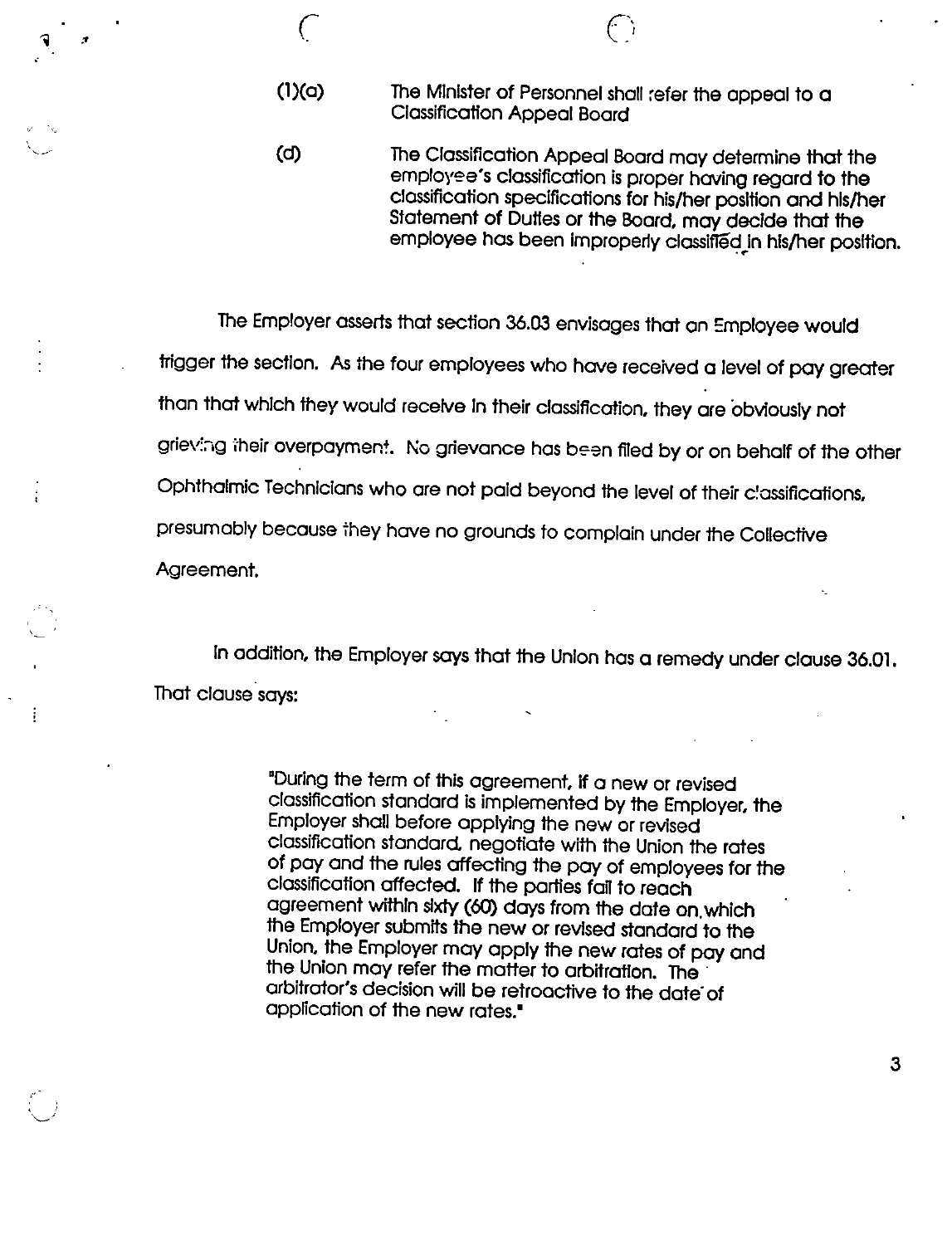Mr. Dann, for the Union, points out that although this section outlines a negoticiiions process, that no negotiations took place nor are any possible since clause 36.01 is only applicable during the term of this agreement. The agreement has expired.

Quite apart from the fact that there were no negotiations which appears to be a prerequisite to a matter under this clause being a proper subject for arbitration, the expiry of the agreement makes It impossible to employ that clause.

Mr. Dann agreed with Ms. Haener that clause 36.03 is an employee triggered clause.

During the course of the preliminary objection, Ms; Haener for the Employer submitted that the Employer has admitted and accepted that It has made an error. It has admitted that in paying four Ophthalmic Technicians more than the pay set out in the pay scale, that it has exceeded the amounts of remuneration set out in the Collective Agreement. Since Pay Level 2Z which is the applicable level. Is a negotiated level, she submits that Iwould have to re-write the Collective Agreement in order to award the other Ophthalmic Technicians the same as those who have been paid more than the limits in the classification. I agree I would have to do that. I accept that 1have no jurisdiction to rewrite the agreement.

4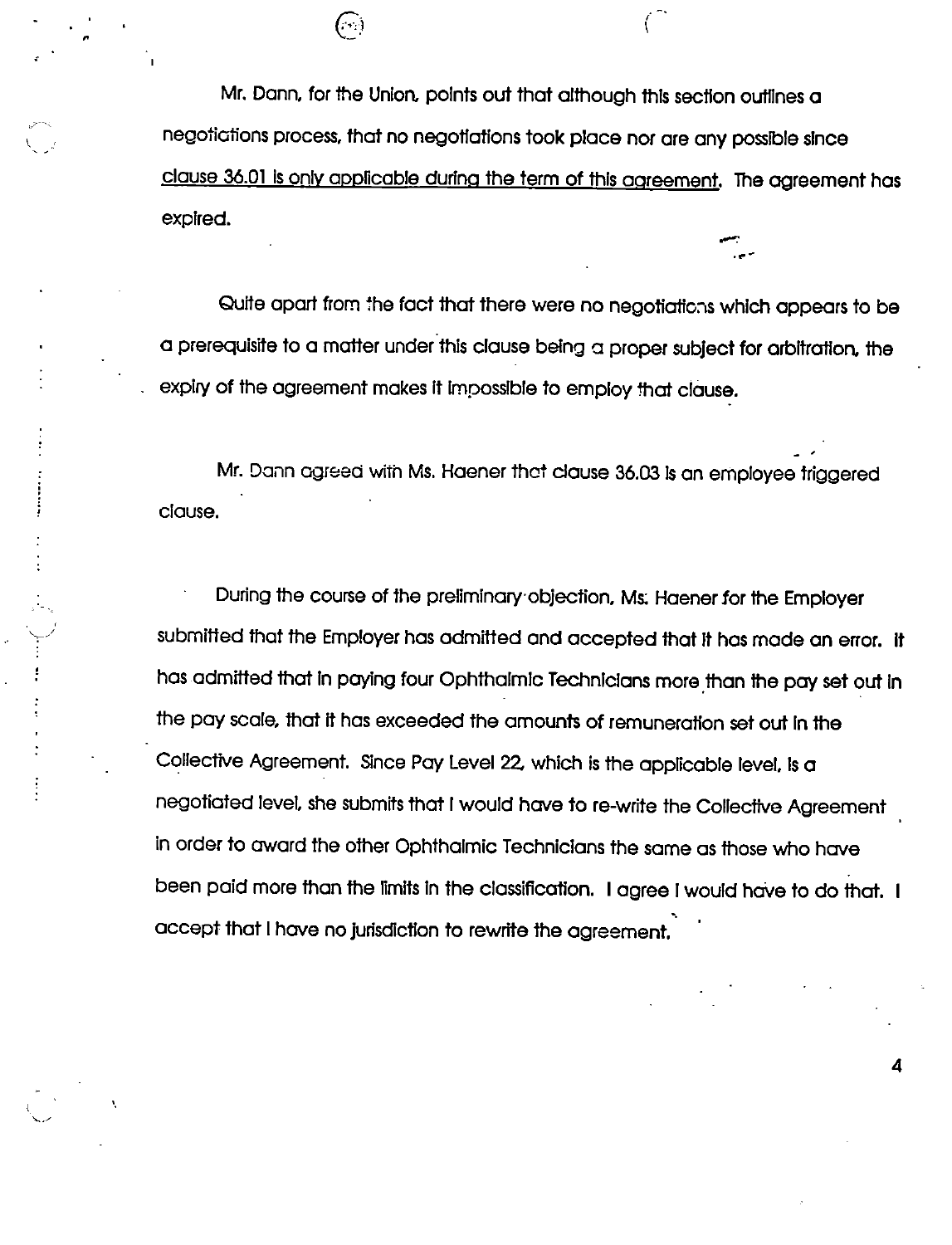Ms. Haener submitted further that in order to protect the pay levels of the four Ophthalmic Technicians, the Employer has availed Itself of clause 24.08 to protect those pay levels for those particular employees.

f reduced by  $\mathcal{C}$ 

What the Employer Is essentially arguing is that because there Is no oward I can give In favour of any of the Employees, either those who are not paid in excess of Pay Level 22 or with respect to those who were, that I am without jurisdiction. Mr. Dann argues for the Union that I can make a declaratory award and that I have jurisdiction to do so. In his argument, he has referred me to section 41 of the Public Service Act which deals specifically with the binding effect of Collective Agreements and that contrary towhat Minister Stephen Kakfwi found at the third level of grievance, there is a requirement to negotiate a new rate of pay for ail Ophthalmic Technicians if the Employer wishes to pay some of the Employees in that category at a higher rate.

Ifind that Ido have jurisdiction to deal with this matter on arbitration although I accept as both parties have submitted, that I do not have the authority to re-write the Collective Agreement and I can therefore not provide any satisfaction to the Ophthalmic Technicians who are paid at the Pay Level 22 rates. Furthermore, I cannot and am not being asked tomake any award which would affect the pay levels of the four Ophthalmic Technicians paid more than is prescribed in the Collective Agreement for the work they are doing.

5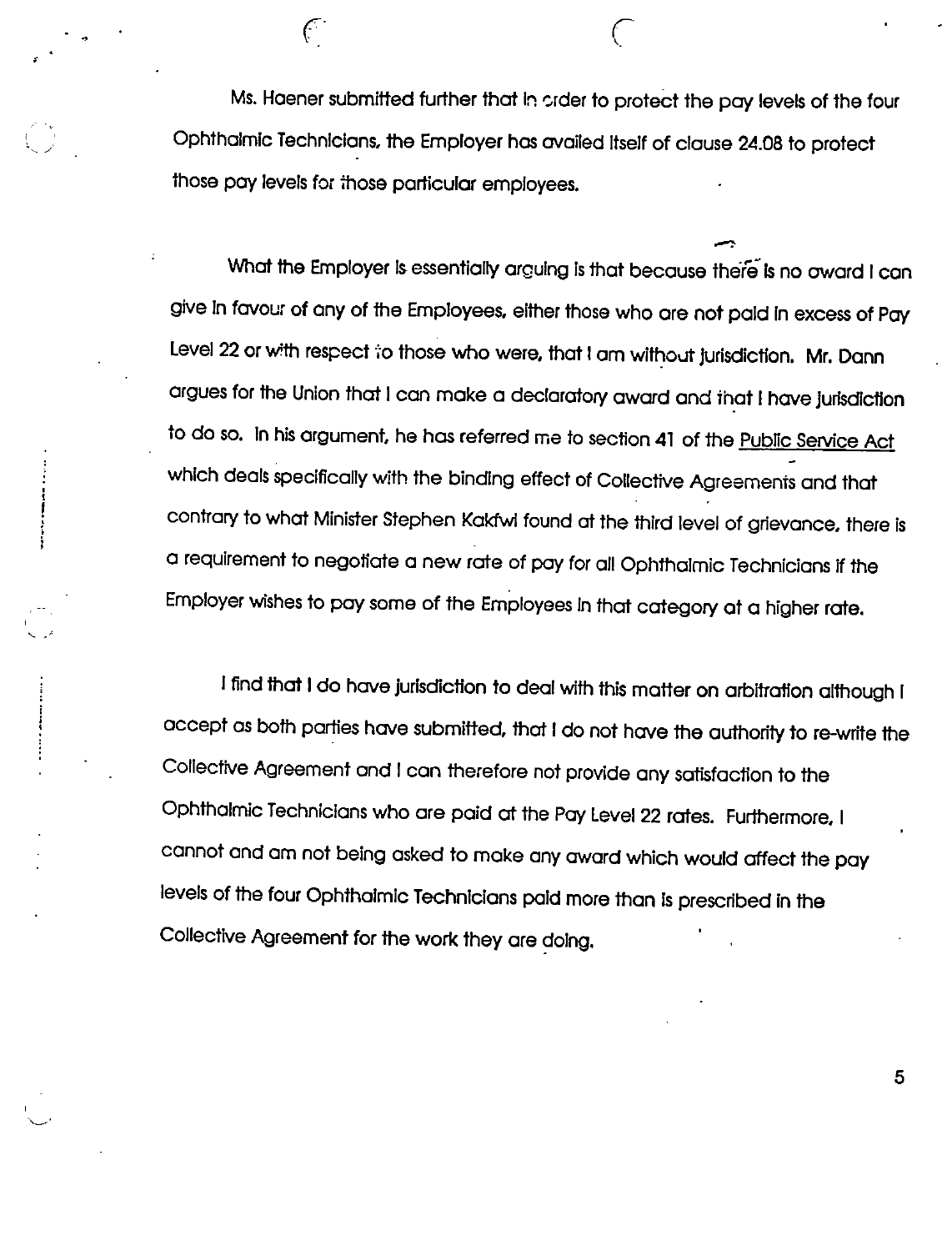AWARD

 $\overline{\mathcal{L}}$ 

Based on the agreed facts as they were provided to me, and set out prior to my dealing with the issue of my own jurisdiction, and having found that I have Jurisdiction, Imake the following declaratory award:

- 1. Ifind that the Ccliective Agreement is binding on both the Employer and the Employees.
- 2. !find that the Employer does not have unilateral power to increase rates of pay.
- 3. I find that clause 1.01 sets out the purposes of the Coliective Agreement which are, among other things, to maintain harmonious and mutually beneficial relationships between the Employer and Employees during the term of the agreement.
- 4. I find that there are provisions in the Collective Agreement providing for renegotiation.
- 5. I find that little could more seriously affect the harmonious relationships between the Employer and the Employees than to prefer, for whatever reason, some Employees or recruits in a pay classification over others doing the same or similar work.
- 6. I accept that the Employer admits it has made a mistake. I agree that it has done so.
- 7. Ifind that the Employer has sought at least to protect the Employees who were paid more than the amount required and negotiated for those in their classificafion and that it has done so pursuant to clause 24.08 of the Collective Agreement In order to keep its bargainwith them. To a limited extent, I cautfousfy applaud that.
- 8. I find that there is unfortunately nothing I can do to re-dress the disharmony visited on the other Ophthalmic Technicians within the same class as those receiving the extra pay without re-writing the Collective Agreement. Without